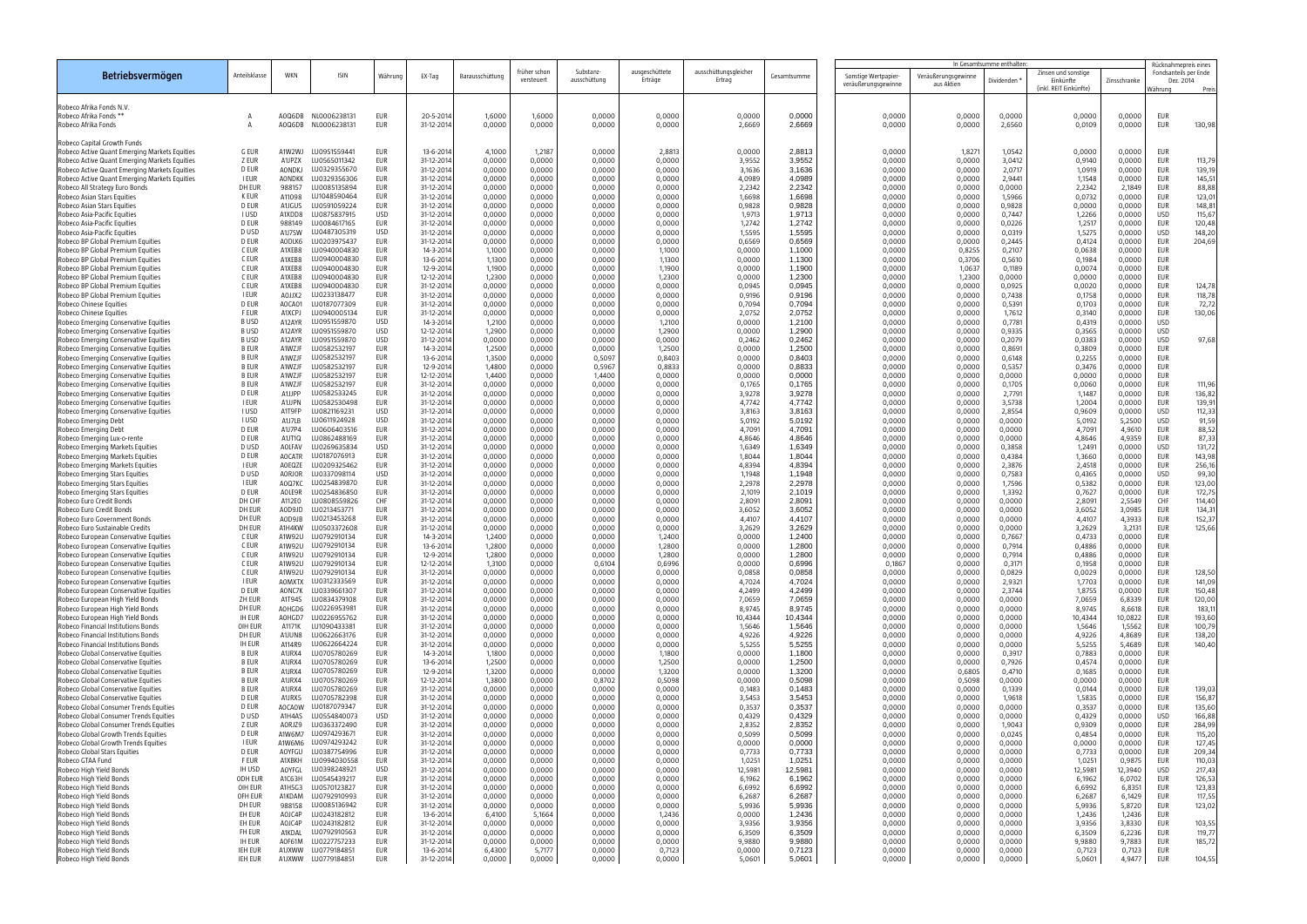|                                                              |               |               |                     |            |                          |                  |                            |                           |                          |                                |             |                                             |                                   | In Gesamtsumme enthalter |                                                            |              |                                                                       |        |
|--------------------------------------------------------------|---------------|---------------|---------------------|------------|--------------------------|------------------|----------------------------|---------------------------|--------------------------|--------------------------------|-------------|---------------------------------------------|-----------------------------------|--------------------------|------------------------------------------------------------|--------------|-----------------------------------------------------------------------|--------|
| Betriebsvermögen                                             | Anteilsklasse | WKN           | <b>ISIN</b>         | Währung    | EX-Tag                   | Barausschüttung  | früher schon<br>versteuert | Substanz-<br>ausschüttung | ausgeschüttet<br>Erträge | ausschüttungsgleiche<br>Ertrag | Gesamtsumme | Sonstige Wertpapier-<br>veräußerungsgewinne | Veräußerungsgewinne<br>aus Aktien | Dividenden '             | Zinsen und sonstiae<br>Einkünfte<br>(inkl. REIT Einkünfte) | Zinsschranke | Rücknahmepreis eines<br>Fondsanteils per Ende<br>Dez. 2014<br>Währung | Preis  |
| Robeco High Yield Bonds                                      | ZH EUR        | AOYFG2        | LU0301741434        | EUR        | 31-12-2014               | 0,0000           | 0,0000                     | 0,0000                    | 0,0000                   | 10,1250                        | 10,1250     | 0,0000                                      | 0,0000                            | 0,0000                   | 10,1250                                                    | 9,9250       | eur                                                                   | 172,07 |
| Robeco High Yield Bonds                                      | DH CHF        | A1JVWK        | LU0677789876        | CHF        | 31-12-2014               | 0,0000           | 0,0000                     | 0,0000                    | 0,0000                   | 5,8622                         | 5,8622      | 0,0000                                      | 0,0000                            | 0,0000                   | 5,8622                                                     | 5,7422       | CHF                                                                   | 121,03 |
| Robeco High Yield Bonds                                      | IH CHF        | A1XFBU        | LU0821169405        | CHF        | 31-12-2014               | 0,0000           | 0,0000                     | 0,0000                    | 0,0000                   | 6,1236                         | 6,1236      | 0,0000                                      | 0,0000                            | 0,0000                   | 6,1236                                                     | 5,9999       | CHF                                                                   | 115,00 |
| Robeco High Yield Bonds                                      | DH USD        | A1H9VV        | LU0594695099        | USD        | 31-12-2014               | 0,0000           | 0,0000                     | 0,0000                    | 0,0000                   | 5,6732                         | 5,6732      | 0,0000                                      | 0,0000                            | 0,0000                   | 5,6732                                                     | 5,5502       | <b>USD</b>                                                            | 127,60 |
| Robeco Indian Equities                                       | D EUR         | A1C43D        | LU0491217419        | EUR        | 31-12-2014               | 0,0000           | 0,0000                     | 0,0000                    | 0,0000                   | 0,0000                         | 0,0000      | 0,0000                                      | 0,0000                            | 0,0000                   | 0,0000                                                     | 0,0000       | EUR                                                                   | 125,10 |
| Robeco Investment Grade Corporate Bonds                      | DH EUR        | <b>AORNKA</b> | LU0427063705        | EUR        | 31-12-2014               | 0,0000           | 0,0000                     | 0,0000                    | 0,0000                   | 3,1597                         | 3,1597      | 0,0000                                      | 0,0000                            | 0,0000                   | 3,1597                                                     | 3,0899       | <b>EUR</b>                                                            | 139,00 |
| Robeco Investment Grade Corporate Bonds                      | IEH EUR       | AORMZJ        | LU0425027157        | <b>EUR</b> | 13-6-201                 | 5,5700           | 3,4992                     | 0,0000                    | 2,0708                   | 0,0000                         | 2,0708      | 0,0000                                      | 0,0000                            | 0,0000                   | 2,0708                                                     | 2,0708       | EUR                                                                   |        |
| Robeco Momentum Equities                                     | I EUR         | A1WOSM        | LU0803250884        | <b>EUR</b> | 31-12-2014               | 0,0000           | 0,0000                     | 0,0000                    | 0,0000                   | 1,5846                         | 1,5846      | 0,0000                                      | 0,0000                            | 0,8065                   | 0,7781                                                     | 0,0000       | <b>EUR</b>                                                            | 144,45 |
| Robeco New World Financial Equities                          | D EUR         | <b>AOCAOS</b> | LU0187077481        | EUR        | 31-12-2014               | 0,0000           | 0,0000                     | 0,0000                    | 0,0000                   | 0,0945                         | 0,0945      | 0,0000                                      | 0,0000                            | 0,0000                   | 0,0945                                                     | 0,0000       | EUR                                                                   | 50,14  |
| Robeco Property Equities                                     | D EUR         | AOCAOU        | LU0187079180        | EUR        | 31-12-2014               | 0,0000           | 0,0000                     | 0,0000                    | 0,0000                   | 3,2392                         | 3,2392      | 0,0000                                      | 0,0000                            | 0,2134                   | 3,0258                                                     | 0,0000       | <b>EUR</b>                                                            | 134,65 |
| Robeco Quant Emerging Markets Equities                       | I USD         | A1JTYA        | LU0746585719        | USD        | 31-12-2014               | 0,0000           | 0,0000                     | 0,0000                    | 0,0000                   | 2,3095                         | 2,3095      | 0,0000                                      | 0,0000                            | 2,3095                   | 0,0000                                                     | 0,0000       | <b>USD</b>                                                            | 98,80  |
| Robeco Quant Emerging Markets Equities                       | <b>I EUR</b>  | A1XD6W        | LU0951559524        | EUR        | 31-12-2014               | 0,0000           | 0,0000                     | 0,0000                    | 0,0000                   | 2,5866                         | 2,5866      | 0,0000                                      | 0,0000                            | 2,5866                   | 0,0000                                                     | 0,0000       | <b>EUR</b>                                                            | 111,27 |
| Robeco Quant High Yield Fund                                 | <b>IH EUR</b> | A1XFMA        | LU1045433247        | <b>EUR</b> | 31-12-2014               | 0,0000           | 0,0000                     | 0,0000                    | 0,0000                   | 0,8428                         | 0,8428      | 0,0000                                      | 0,0000                            | 0,0000                   | 0,8428                                                     | 0,8428       | EUR                                                                   | 107,32 |
| Robeco US Large Cap Equities                                 | DH EUR        | A1CYQY        | LU0510167264        | EUR        | 31-12-2014               | 0,0000           | 0,0000                     | 0,0000                    | 0,0000                   | 0,1684                         | 0,1684      | 0,0000                                      | 0,0000                            | 0,1372                   | 0,0312                                                     | 0,0000       | EUR                                                                   | 52,92  |
|                                                              | E USD         | A1W6F4        | LU0975848341        | USD        | 13-6-2014                | 4,4100           | 0,0203                     | 4,2632                    | 0,1265                   | 0,0000                         | 0,1265      | 0,0000                                      | 0,0000                            | 0,1265                   | 0,0000                                                     | 0,0000       | <b>USD</b>                                                            |        |
| Robeco US Large Cap Equities<br>Robeco US Large Cap Equities | IE USD        | A1W6F3        | LU0975848267        | USD        | 13-6-2014                |                  |                            | 3,8714                    | 0,4325                   |                                | 0,4325      |                                             | 0,0000                            | 0,4267                   | 0,0058                                                     | 0,0003       | <b>USD</b>                                                            |        |
|                                                              | D USD         | A1CZ2Q        | LU0510167009        | USD        |                          | 4,4200           | 0,1161                     |                           |                          | 0,0000<br>0,4780               | 0.4780      | 0,0000                                      |                                   | 0,3850                   |                                                            |              | <b>USD</b>                                                            | 165,16 |
| Robeco US Large Cap Equities                                 | I USD         | AOYJEY        | LU0474363545        | USD        | 31-12-2014               | 0,0000           | 0,0000                     | 0,0000<br>0,0000          | 0,0000<br>0,0000         | 1,5705                         | 1,5705      | 0,0000                                      | 0,0000<br>0,0000                  |                          | 0,0930<br>0,0000                                           | 0,0007       | USD                                                                   | 199,31 |
| Robeco US Large Cap Equities                                 | D EUR         |               | LU0474363974        | <b>EUR</b> | 31-12-2014<br>31-12-2014 | 0,0000<br>0,0000 | 0,0000<br>0,0000           |                           |                          |                                | 0,5202      | 0,0000                                      | 0,0000                            | 1,5705<br>0,5202         | 0,0000                                                     | 0,0000       | <b>EUR</b>                                                            |        |
| Robeco US Large Cap Equities                                 | <b>KH CHF</b> | AOYJEZ        |                     | CHF        |                          |                  |                            | 0,0000                    | 0,0000                   | 0,5202                         |             | 0,0000                                      |                                   |                          |                                                            | 0,0000       |                                                                       | 225,53 |
| Robeco US Premium Equities                                   |               | A1W9MD        | LU0975849158        |            | 31-12-2014               | 0,0000           | 0,0000                     | 0,0000                    | 0,0000                   | 1,1001                         | 1,1001      | 0,0000                                      | 0,0000                            | 0,8607                   | 0,2394                                                     | 0,0005       | CHF                                                                   | 123,12 |
| Robeco US Premium Equities                                   | K USD         | A1W6W3        | LU0975849232        | USD        | 31-12-2014               | 0,0000           | 0,0000                     | 0,0000                    | 0,0000                   | 1,0066                         | 1,0066      | 0,0000                                      | 0,0000                            | 0,7872                   | 0,2194                                                     | 0,0004       | <b>USD</b>                                                            | 123,22 |
| Robeco US Premium Equities                                   | KH EUR        | A1W6W4        | LU0975849075        | <b>EUR</b> | 31-12-2014               | 0,0000           | 0,0000                     | 0,0000                    | 0,0000                   | 1,1084                         | 1,1084      | 0,0000                                      | 0,0000                            | 0,8659                   | 0,2425                                                     | 0,0005       | <b>EUR</b>                                                            | 123,32 |
| Robeco US Premium Equities                                   | DH EUR        | AOM1D1        | LU0320896664        | EUR        | 31-12-2014               | 0,0000           | 0,0000                     | 0,0000                    | 0,0000                   | 0,3032                         | 0,3032      | 0,0000                                      | 0,0000                            | 0,0000                   | 0,3032                                                     | 0,0006       | EUR                                                                   | 183,47 |
| Robeco US Premium Equities                                   | <b>IH EUR</b> | AOM1D2        | LU0320897043        | EUR        | 31-12-2014               | 0,0000           | 0,0000                     | 0,0000                    | 0,0000                   | 1,7991                         | 1,7991      | 0,0000                                      | 0,0000                            | 1,4100                   | 0,3892                                                     | 0,0008       | <b>EUR</b>                                                            | 198,59 |
| Robeco US Premium Equities                                   | D USD         | AOF61P        | LU0226953718        | USD        | 31-12-2014               | 0,0000           | 0,0000                     | 0,0000                    | 0,0000                   | 0,3083                         | 0,3083      | 0,0000                                      | 0,0000                            | 0,0000                   | 0,3083                                                     | 0,0006       | USD                                                                   | 205,13 |
| Robeco US Premium Equities                                   | <b>IUSD</b>   | A0F61Q        | LU0226954369        | USD        | 31-12-2014               | 0,0000           | 0,0000                     | 0,0000                    | 0.0000                   | 1,8429                         | 1,8429      | 0,0000                                      | 0,0000                            | 1,4462                   | 0,3967                                                     | 0,0008       | <b>USD</b>                                                            | 222,49 |
| Robeco US Premium Equities                                   | D EUR         | <b>AOYFGY</b> | LU0434928536        | EUR        | 31-12-2014               | 0,0000           | 0,0000                     | 0,0000                    | 0,0000                   | 0,4218                         | 0,4218      | 0,0000                                      | 0,0000                            | 0,0000                   | 0,4218                                                     | 0,0008       | <b>EUR</b>                                                            | 279,73 |
| Robeco US Select Opportunities Equities                      | E USD         | A1W6F5        | LU0975848770        | USD        | 13-6-2014                | 4,4400           | 0,0766                     | 4,3634                    | 0,0000                   | 0,0000                         | 0,0000      | 0,0000                                      | 0,0000                            | 0,0000                   | 0,0000                                                     | 0,0000       | <b>USD</b>                                                            |        |
| Robeco US Select Opportunities Equities                      | IE USD        | A1W4LB        | LU0963031736        | USD        | 13-6-2014                | 4,5900           | 0,3192                     | 4,0376                    | 0,2332                   | 0,0000                         | 0,2332      | 0,0000                                      | 0,0000                            | 0,2332                   | 0,0000                                                     | 0,0000       | <b>USD</b>                                                            |        |
| Robeco US Select Opportunities Equities                      | DH EUR        | <b>A1JKVL</b> | LU0674140040        | EUR        | 31-12-2014               | 0,0000           | 0,0000                     | 0,0000                    | 0,0000                   | 0,2814                         | 0,2814      | 0,0000                                      | 0,0000                            | 0,0000                   | 0,2814                                                     | 0,0000       | <b>EUR</b>                                                            | 192,63 |
| Robeco US Select Opportunities Equities                      | D USD         | A1JKVM        | LU0674140396        | USD        | 31-12-2014               | 0,0000           | 0,0000                     | 0,0000                    | 0,0000                   | 0,2730                         | 0,2730      | 0,0000                                      | 0,0000                            | 0,0000                   | 0,2730                                                     | 0,0000       | <b>USD</b>                                                            | 195,44 |
| Robeco US Select Opportunities Equities                      | I USD         | A1JQ15        | LU0674140123        | USD        | 31-12-2014               | 0,0000           | 0,0000                     | 0,0000                    | 0,0000                   | 1,2654                         | 1,2654      | 0,0000                                      | 0,0000                            | 0,8638                   | 0,4016                                                     | 0,0000       | <b>USD</b>                                                            | 201,21 |
| RobecoSAM Sustainable Agribusiness Equities                  | D EUR         | AORB5R        | LU0374106754        | EUR        | 31-12-2014               | 0,0000           | 0,0000                     | 0,0000                    | 0,0000                   | 0,7823                         | 0,7823      | 0,0000                                      | 0,0000                            | 0,0000                   | 0,7823                                                     | 0,0000       | <b>EUR</b>                                                            | 142,34 |
| RobecoSAM Sustainable Agribusiness Equities                  | <b>I EUR</b>  | AORB5S        | LU0374107216        | <b>EUR</b> | 31-12-2014               | 0,0000           | 0,0000                     | 0,0000                    | 0,0000                   | 1,7267                         | 1,7267      | 0,0000                                      | 0,0000                            | 0,8667                   | 0,8600                                                     | 0,0000       | <b>EUR</b>                                                            | 148,85 |
| RobecoSAM Sustainable European Equities                      | D EUR         | AOCATQ        | LU0187077218        | <b>EUR</b> | 31-12-2014               | 0,0000           | 0,0000                     | 0,0000                    | 0,0000                   | 0,4782                         | 0,4782      | 0,0000                                      | 0,0000                            | 0,0000                   | 0,4782                                                     | 0,0000       | <b>EUR</b>                                                            | 43,83  |
| RobecoSAM Sustainable European Equities                      | I EUR         | AOEQZF        | LU0209860427        | <b>EUR</b> | 31-12-2014               | 0,0000           | 0,0000                     | 0,0000                    | 0,0000                   | 3,9319                         | 3,9319      | 0,0000                                      | 0,0000                            | 2,1414                   | 1,7905                                                     | 0,0000       | <b>EUR</b>                                                            | 163,21 |
| Robeco Interest Plus Funds                                   |               |               |                     |            |                          |                  |                            |                           |                          |                                |             |                                             |                                   |                          |                                                            |              |                                                                       |        |
| Robeco Flex-o-Rente                                          | DH EUR        | AOHGD3        | LU0230242504        | EUR        | 31-12-2014               | 0,0000           | 0,0000                     | 0,0000                    | 0,0000                   | 0,3026                         | 0,3026      | 0,0000                                      | 0,0000                            | 0,0000                   | 0,3026                                                     | 0,3013       | EUR                                                                   | 107,80 |
| Robeco Flex-o-Rente                                          | EH EUR        | AOHGD5        | LU0230834854        | <b>EUR</b> | 13-6-2014                | 2,8500           | 2,8500                     | 0,0000                    | 0,0000                   | 0,0000                         | 0,0000      | 0,0000                                      | 0,0000                            | 0,0000                   | 0,0000                                                     | 0,0000       | <b>EUR</b>                                                            |        |
| Robeco Flex-o-Rente                                          | EH EUR        | AOHGD5        | LU0230834854        | EUR        | 31-12-2014               | 0,0000           | 0,0000                     | 0,0000                    | 0,0000                   | 0,2769                         | 0,2769      | 0,0000                                      | 0,0000                            | 0,0000                   | 0,2769                                                     | 0,2759       | EUR                                                                   | 92,83  |
| Robeco Flex-o-Rente                                          | <b>IH EUR</b> | AOHGD4        | LU0230242686        | <b>EUR</b> | 31-12-2014               | 0,0000           | 0,0000                     | 0,0000                    | 0,0000                   | 0,7920                         | 0,7920      | 0,0000                                      | 0,0000                            | 0,0000                   | 0,7920                                                     | 0,7903       | <b>EUR</b>                                                            | 112,81 |
| Robeco Flex-o-Rente                                          | DH CHF        | A1CVLW        | LU0486541344        | CHF        | 31-12-2014               | 0,0000           | 0,0000                     | 0,0000                    | 0,0000                   | 0,2672                         | 0,2672      | 0,0000                                      | 0,0000                            | 0,0000                   | 0,2672                                                     | 0,2661       | CHF                                                                   | 97,54  |
|                                                              |               |               |                     |            |                          |                  |                            |                           |                          |                                |             |                                             |                                   |                          |                                                            |              |                                                                       |        |
| Robeco Lux-o-rente                                           |               |               |                     |            |                          |                  |                            |                           |                          |                                |             |                                             |                                   |                          |                                                            |              |                                                                       |        |
| Robeco Lux-o-rente                                           | DH CHF        | QUOHOD        | LU0239949760        | <b>CHF</b> | 31-12-2014               | 0,0000           | 0,0000                     | 0,0000                    | 0,0000                   | 2,5820                         | 2,5820      | 0,0000                                      | 0,0000                            | 0,0000                   | 2,5820                                                     | 2,5482       | CHF                                                                   | 129,03 |
| Robeco Lux-o-rente                                           | DH EUR        | 912419        | LU0084302339        | EUR        | 31-12-2014               | 0,0000           | 0,0000                     | 0,0000                    | 0,0000                   | 2,7782                         | 2,7782      | 0,0000                                      | 0,0000                            | 0,0000                   | 2,7782                                                     | 2,7419       | EUR                                                                   | 136,64 |
| Robeco Lux-o-rente                                           | EH EUR        | <b>AOHOUT</b> | LU0239950263        | <b>EUR</b> | 13-6-2014                | 3,8700           | 3,8700                     | 0,0000                    | 0,0000                   | 0,0000                         | 0,0000      | 0,0000                                      | 0,0000                            | 0,0000                   | 0,0000                                                     | 0,0000       | <b>EUR</b>                                                            |        |
| Robeco Lux-o-rente                                           | EH EUR        | <b>AOHOUT</b> | LU0239950263        | EUR        | 31-12-2014               | 0,0000           | 0,0000                     | 0,0000                    | 0,0000                   | 2,4221                         | 2,4221      | 0,0000                                      | 0,0000                            | 0,0000                   | 2,4221                                                     | 2,3909       | <b>EUR</b>                                                            | 116,49 |
| Robeco Lux-o-rente                                           | ih Eur        |               | AOHOUU LU0239950693 | EUR        | 31-12-2014               | 0,0000           | 0,0000                     | 0,0000                    | 0,0000                   | 3,4904                         | 3,4904      | 0,0000                                      | $0,0000$                          | 0,0000                   | 3,4904                                                     | 3,4447 EUR   |                                                                       | 146,49 |
| Robeco Lux-o-rente                                           | IEH EUR       |               | A0H0UV LU0239950933 | eur        | 13-6-2014                | 4,0900           | 4,0900                     | 0,0000                    | 0,0000                   | 0,0000                         | 0,0000      | 0,0000                                      | 0,0000                            | 0,0000                   | 0,0000                                                     | 0,0000       | EUR                                                                   |        |
| Robeco N.V.                                                  |               |               |                     |            |                          |                  |                            |                           |                          |                                |             |                                             |                                   |                          |                                                            |              |                                                                       |        |
| Robeco N.V. ***                                              |               |               | 970259 NL0000289783 | eur        | 28-4-2014                | 0,8000           | 0,0000                     | 0,0000                    | 0,8000                   | 0,0360                         | 0,8360      | 0,0000                                      | 0,3579                            | 0,4035                   | 0,0746                                                     | 0,0000       | EUR                                                                   |        |
| Robeco N.V.                                                  | A             | 970259        | NL0000289783        | eur        | 31-12-2014               | 0,0000           | 0,0000                     | 0,0000                    | 0,0000                   | 0,3250                         | 0,3250      | 0,0000                                      | 0,0000                            | 0,2812                   | 0,0438                                                     | 0,0000       | EUR                                                                   | 32,11  |
| Rolinco N.V.                                                 |               |               | 970254 NL0000289817 | EUR        | 31-12-2014               | 0,0000           | 0,0000                     | 0,0000                    | 0,0000                   | 0,0054                         | 0,0054      | 0,0000                                      | 0,0000                            | 0,0054                   | 0,0000                                                     | 0,0000       | EUR                                                                   | 29,49  |
| Rorento SICAV                                                | DH EUR        |               | A1WZHE LU0934195610 | eur        | 31-12-2014               | 0,0000           | 0,0000                     | 0,0000                    | 0,0000                   | 1,6937                         | 1,6937      | 0,0000                                      | 0,0000                            | 0,0000                   | 1,6937                                                     | 1,3935       | eur                                                                   | 57,30  |
|                                                              |               |               |                     |            |                          |                  |                            |                           |                          |                                |             |                                             |                                   |                          |                                                            |              |                                                                       |        |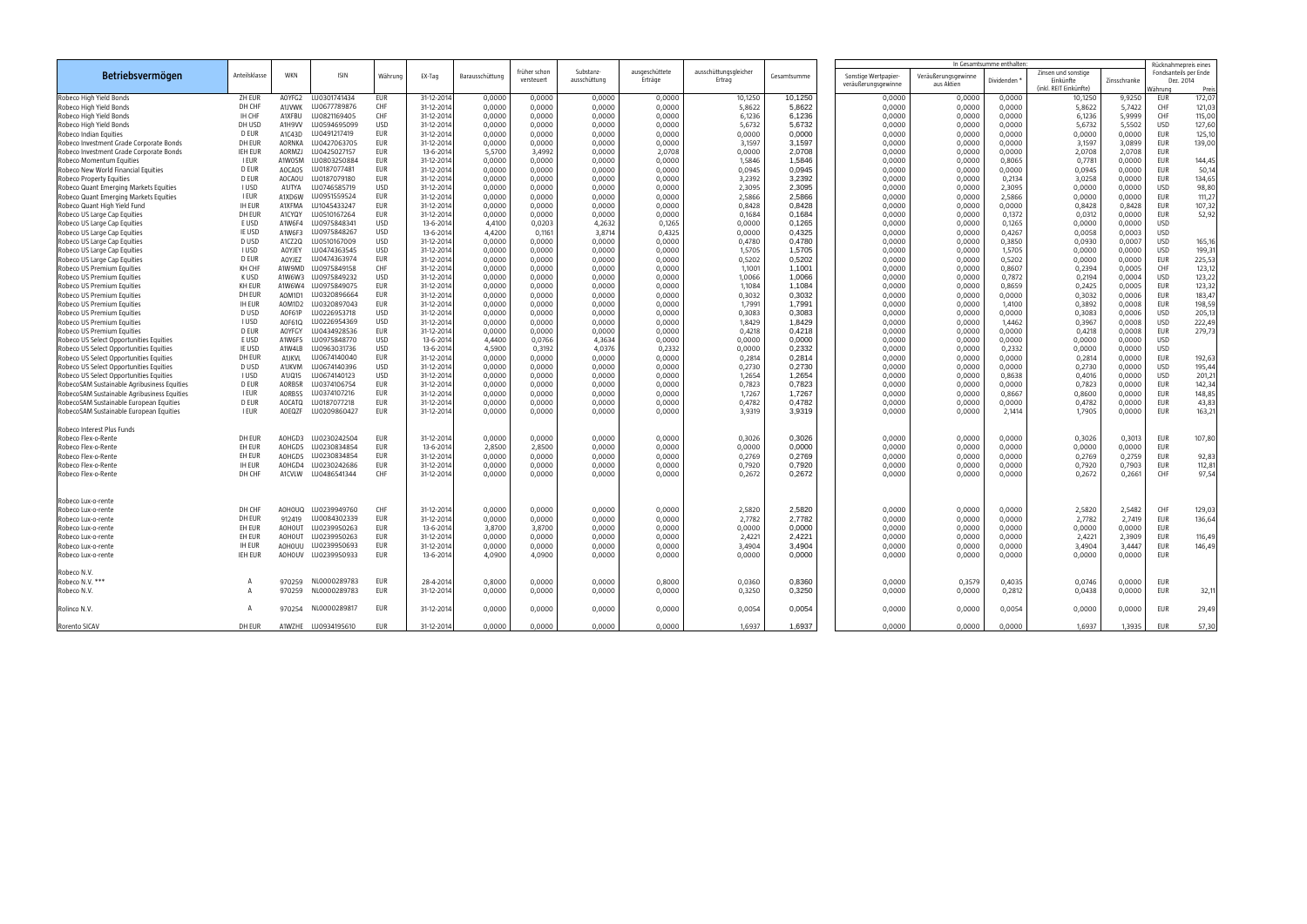|                                                                                                |                              |                  |                                     |                          |                          |                  |                            |                           |                           |                                 |                   | In Gesamtsumme enthalten                    |                                   |                  |                                                            | Rücknahmepreis eines |                                               |                  |
|------------------------------------------------------------------------------------------------|------------------------------|------------------|-------------------------------------|--------------------------|--------------------------|------------------|----------------------------|---------------------------|---------------------------|---------------------------------|-------------------|---------------------------------------------|-----------------------------------|------------------|------------------------------------------------------------|----------------------|-----------------------------------------------|------------------|
| Privatvermögen                                                                                 | Anteilsklasse                | WKN              | <b>ISIN</b>                         | Währung                  | EX-Tag                   | Barausschüttung  | früher schon<br>versteuert | Substanz-<br>ausschüttung | ausgeschüttete<br>Erträge | ausschüttungsgleicher<br>Ertrag | Gesamtsumme       | Sonstige Wertpapier-<br>veräußerungsgewinne | Veräußerungsgewinne<br>aus Aktien | Dividenden       | Zinsen und sonstige<br>Einkünfte<br>(inkl. REIT Einkünfte) | Zinsschranke         | Fondsanteils per Ende<br>Dez. 2014<br>Nähruna | Preis            |
| Robeco Afrika Fonds N.V.                                                                       |                              |                  |                                     |                          |                          |                  |                            |                           |                           |                                 |                   |                                             |                                   |                  |                                                            |                      |                                               |                  |
| Robeco Afrika Fonds *                                                                          |                              | AOQ6DB           | NL0006238131                        | <b>EUR</b>               | 20-5-201                 | 1,6000           | 1,6000                     | 0,0000                    | 0,0000                    | 0,0000                          | 0,0000            | 0,0000                                      | 0,0000                            | 0,0000           | 0,0000                                                     | 0,0000               | <b>EUR</b>                                    |                  |
| Robeco Afrika Fonds                                                                            | A                            | AOQ6DB           | NL0006238131                        | <b>EUR</b>               | 31-12-2014               | 0,0000           | 0,0000                     | 0,0000                    | 0,0000                    | 2,6669                          | 2,6669            | 0,0000                                      | 0,0000                            | 2,6560           | 0,0109                                                     | 0,0000               | <b>EUR</b>                                    | 130,98           |
| Robeco Capital Growth Funds                                                                    |                              |                  |                                     |                          |                          |                  |                            |                           |                           |                                 |                   |                                             |                                   |                  |                                                            |                      |                                               |                  |
| Robeco Active Quant Emerging Markets Equities                                                  | <b>G EUR</b>                 | A1W2WJ           | LU0951559441                        | <b>EUR</b>               | 13-6-201                 | 4,1000           | 1,2187                     | 0,0000                    | 2,8813                    | 0,0000                          | 2,8813            | 0,0000                                      | 1,827                             | 1,0542           | 0,0000                                                     | 0,0000               | <b>EUR</b>                                    |                  |
| Robeco Active Quant Emerging Markets Equities<br>Robeco Active Quant Emerging Markets Equities | Z EUR<br>D EUR               | A1JPZX<br>AONDKJ | LU0565011342<br>LU0329355670        | <b>EUR</b><br>EUR        | 31-12-2014<br>31-12-2014 | 0,0000<br>0,0000 | 0,0000<br>0,0000           | 0,0000<br>0,0000          | 0,0000<br>0,0000          | 3,9552<br>3,1636                | 3,9552<br>3,1636  | 0,0000<br>0,0000                            | 0,0000<br>0,0000                  | 3,0412<br>2,0717 | 0,9140<br>1,0919                                           | 0,0000<br>0,0000     | <b>EUR</b><br><b>EUR</b>                      | 113,79<br>139,19 |
| Robeco Active Quant Emerging Markets Equities                                                  | <b>I EUR</b>                 | <b>AONDKK</b>    | LU0329356306                        | EUR                      | 31-12-2014               | 0,0000           | 0,0000                     | 0,0000                    | 0,0000                    | 4,0989                          | 4,0989            | 0,0000                                      | 0,0000                            | 2,9441           | 1,1548                                                     | 0,0000               | <b>EUR</b>                                    | 145,51           |
| Robeco All Strategy Euro Bonds                                                                 | DH EUR                       | 988157           | LU0085135894                        | <b>EUR</b>               | 31-12-2014               | 0,0000           | 0,0000                     | 0,0000                    | 0,0000                    | 2,2342                          | 2,2342            | 0,0000                                      | 0,0000                            | 0,0000           | 2,2342                                                     | 2,1849               | <b>EUR</b>                                    | 88,88            |
| Robeco Asian Stars Equities<br>Robeco Asian Stars Equities                                     | <b>K EUR</b><br><b>D EUR</b> | A11098<br>A1JGUS | LU1048590464<br>LU0591059224        | EUR<br>EUR               | 31-12-2014<br>31-12-2014 | 0,0000<br>0,0000 | 0,0000<br>0,0000           | 0,0000<br>0,0000          | 0,0000<br>0,0000          | 1,6698<br>0,9828                | 1,6698<br>0,9828  | 0,0000<br>0,0000                            | 0,0000<br>0,0000                  | 1,5966<br>0,9828 | 0,0732<br>0,0000                                           | 0,0000<br>0,0000     | <b>EUR</b><br><b>EUR</b>                      | 123,01<br>148,81 |
| Robeco Asia-Pacific Equities                                                                   | <b>IUSD</b>                  | A1XDD8           | LU0875837915                        | <b>USD</b>               | 31-12-2014               | 0,0000           | 0,0000                     | 0,0000                    | 0,0000                    | 1,9713                          | 1,9713            | 0,0000                                      | 0,0000                            | 0,7447           | 1,2266                                                     | 0,0000               | <b>USD</b>                                    | 115,67           |
| Robeco Asia-Pacific Equities<br>Robeco Asia-Pacific Equities                                   | <b>D EUR</b><br>D USD        | 988149<br>A1J7SW | LU0084617165<br>LU0487305319        | <b>EUR</b><br><b>USD</b> | 31-12-2014<br>31-12-2014 | 0,0000           | 0,0000<br>0,0000           | 0,0000<br>0,0000          | 0,0000                    | 1,2742<br>1,5595                | 1,2742<br>1,5595  | 0,0000<br>0,0000                            | 0,0000                            | 0,0226<br>0,0319 | 1,2517<br>1,5275                                           | 0,0000<br>0,0000     | <b>EUR</b><br><b>USD</b>                      | 120,48           |
| Robeco BP Global Premium Equities                                                              | <b>D EUR</b>                 | AODLK6           | LU0203975437                        | EUR                      | 31-12-2014               | 0,0000<br>0,0000 | 0,0000                     | 0,0000                    | 0,0000<br>0,0000          | 0,6569                          | 0,6569            | 0,0000                                      | 0,0000<br>0,0000                  | 0,2445           | 0,4124                                                     | 0,0000               | <b>EUR</b>                                    | 148,20<br>204,69 |
| Robeco BP Global Premium Equities                                                              | C EUR                        | A1XEB8           | LU0940004830                        | <b>EUR</b>               | 14-3-2014                | 1,1000           | 0,0000                     | 0,0000                    | 1,1000                    | 0,0000                          | 1,1000            | 0,0000                                      | 0,8255                            | 0,2107           | 0,0638                                                     | 0,0000               | <b>EUR</b>                                    |                  |
| Robeco BP Global Premium Equities<br>Robeco BP Global Premium Equities                         | C EUR<br>C EUR               | A1XEB8<br>A1XEB8 | LU0940004830<br>LU0940004830        | <b>EUR</b><br>EUR        | 13-6-2014<br>12-9-2014   | 1,1300<br>1,1900 | 0,0000<br>0,0000           | 0,0000<br>0,0000          | 1,1300<br>1,1900          | 0,0000<br>0,0000                | 1,1300<br>1,1900  | 0,0000<br>0,0000                            | 0,3706<br>1,0637                  | 0,5610<br>0,1189 | 0,1984<br>0,0074                                           | 0,0000<br>0,0000     | <b>EUR</b><br><b>EUR</b>                      |                  |
| Robeco BP Global Premium Equities                                                              | C EUR                        | A1XEB8           | LU0940004830                        | <b>EUR</b>               | 12-12-2014               | 1,2300           | 0,0000                     | 0,0000                    | 1,2300                    | 0,0000                          | 1,2300            | 0,0000                                      | 1,2300                            | 0,0000           | 0,0000                                                     | 0,0000               | <b>EUR</b>                                    |                  |
| Robeco BP Global Premium Equities                                                              | C EUR                        | A1XEB8           | LU0940004830                        | <b>EUR</b>               | 31-12-2014               | 0,0000           | 0,0000                     | 0,0000                    | 0,0000                    | 0,0945                          | 0,0945            | 0,0000                                      | 0,0000                            | 0,0925           | 0,0020                                                     | 0,0000               | <b>EUR</b>                                    | 124,78           |
| Robeco BP Global Premium Equities<br>Robeco Chinese Equities                                   | <b>I EUR</b><br><b>D EUR</b> | AOJJX2<br>AOCA01 | LU0233138477<br>LU0187077309        | <b>EUR</b><br>EUR        | 31-12-2014<br>31-12-2014 | 0,0000<br>0,0000 | 0,0000<br>0,0000           | 0,0000<br>0,0000          | 0,0000<br>0,0000          | 0,9196<br>0,7094                | 0,9196<br>0,7094  | 0,0000<br>0,0000                            | 0,0000<br>0,0000                  | 0,7438<br>0,5391 | 0,1758<br>0,1703                                           | 0,0000<br>0,0000     | <b>EUR</b><br><b>EUR</b>                      | 118,78<br>72,72  |
| Robeco Chinese Equities                                                                        | <b>FEUR</b>                  | A1XCPJ           | LU0940005134                        | EUR                      | 31-12-2014               | 0,0000           | 0,0000                     | 0,0000                    | 0,0000                    | 2,0752                          | 2,0752            | 0,0000                                      | 0,0000                            | 1,7612           | 0,3140                                                     | 0,0000               | <b>EUR</b>                                    | 130,06           |
| Robeco Emerging Conservative Equities                                                          | <b>BUSD</b>                  | A12AYR           | LU0951559870                        | <b>USD</b>               | 14-3-2014                | 1,2100           | 0,0000                     | 0,0000                    | 1,2100                    | 0,0000                          | 1,2100            | 0,0000                                      | 0,0000                            | 0,7781           | 0,4319                                                     | 0,0000               | <b>USD</b><br><b>USD</b>                      |                  |
| Robeco Emerging Conservative Equities<br>Robeco Emerging Conservative Equities                 | <b>BUSD</b><br><b>BUSD</b>   | A12AYR<br>A12AYR | LU0951559870<br>LU0951559870        | <b>USD</b><br><b>USD</b> | 12-12-2014<br>31-12-2014 | 1,2900<br>0,0000 | 0,0000<br>0,0000           | 0,0000<br>0,0000          | 1,2900<br>0,0000          | 0,0000<br>0,2462                | 1,2900<br>0,2462  | 0,0000<br>0,0000                            | 0,0000<br>0,0000                  | 0,9335<br>0,2079 | 0,3565<br>0,0383                                           | 0,0000<br>0,0000     | <b>USD</b>                                    | 97,68            |
| Robeco Emerging Conservative Equities                                                          | <b>B EUR</b>                 | A1WZJF           | LU0582532197                        | <b>EUR</b>               | 14-3-2014                | 1,2500           | 0,0000                     | 0,0000                    | 1,2500                    | 0,0000                          | 1,2500            | 0,0000                                      | 0,0000                            | 0,8691           | 0,3809                                                     | 0,0000               | <b>EUR</b>                                    |                  |
| Robeco Emerging Conservative Equities<br>Robeco Emerging Conservative Equities                 | <b>B EUR</b><br><b>B EUR</b> | A1WZJF<br>A1WZJF | LU0582532197<br>LU0582532197        | <b>EUR</b><br>EUR        | 13-6-2014<br>12-9-2014   | 1,3500<br>1,4800 | 0,0000<br>0,0000           | 0,5097<br>0,5967          | 0,8403<br>0,8833          | 0,0000<br>0,0000                | 0,8403<br>0,8833  | 0,0000<br>0,0000                            | 0,0000<br>0,0000                  | 0,6148<br>0,5357 | 0,2255<br>0,3476                                           | 0,0000<br>0,0000     | <b>EUR</b><br><b>EUR</b>                      |                  |
| Robeco Emerging Conservative Equities                                                          | <b>B EUR</b>                 | A1WZJF           | LU0582532197                        | <b>EUR</b>               | 12-12-2014               | 1,4400           | 0,0000                     | 1,4400                    | 0,0000                    | 0,0000                          | 0,0000            | 0,0000                                      | 0,0000                            | 0,0000           | 0,0000                                                     | 0,0000               | <b>EUR</b>                                    |                  |
| Robeco Emerging Conservative Equities                                                          | <b>B EUR</b>                 | A1WZJF           | LU0582532197                        | <b>EUR</b>               | 31-12-2014               | 0,0000           | 0,0000                     | 0,0000                    | 0,0000                    | 0,1765                          | 0,1765            | 0,0000                                      | 0,0000                            | 0,1705           | 0,0060                                                     | 0,0000               | <b>EUR</b>                                    | 111,96           |
| Robeco Emerging Conservative Equities<br>Robeco Emerging Conservative Equities                 | <b>D EUR</b><br><b>I EUR</b> | A1JJPP<br>A1JJPN | LU0582533245<br>LU0582530498        | EUR<br>EUR               | 31-12-2014<br>31-12-2014 | 0,0000<br>0,0000 | 0,0000<br>0,0000           | 0,0000<br>0,0000          | 0,0000<br>0,0000          | 3,9278<br>4,7742                | 3,9278<br>4,7742  | 0,0000<br>0,0000                            | 0,0000<br>0,0000                  | 2,7791<br>3,5738 | 1,1487<br>1,2004                                           | 0,0000<br>0,0000     | <b>EUR</b><br><b>EUR</b>                      | 136,82<br>139,91 |
| Robeco Emerging Conservative Equities                                                          | <b>IUSD</b>                  | A1T9FP           | LU0821169231                        | <b>USD</b>               | 31-12-2014               | 0,0000           | 0,0000                     | 0,0000                    | 0,0000                    | 3,8163                          | 3,8163            | 0,0000                                      | 0,0000                            | 2,8554           | 0,9609                                                     | 0,0000               | <b>USD</b>                                    | 112,33           |
| Robeco Emerging Debt                                                                           | <b>IUSD</b>                  | A1J7LB           | LU0611924928                        | <b>USD</b>               | 31-12-2014               | 0,0000           | 0,0000                     | 0,0000                    | 0,0000                    | 5,0192                          | 5,0192            | 0,0000                                      | 0,0000                            | 0,0000           | 5,0192                                                     | 5,2500               | <b>USD</b>                                    | 91,59            |
| Robeco Emerging Debt<br>Robeco Emerging Lux-o-rente                                            | <b>D EUR</b><br><b>D EUR</b> | A1J7P4<br>A1JT1Q | LU0606403516<br>LU0862488169        | EUR<br>EUR               | 31-12-2014<br>31-12-2014 | 0,0000<br>0,0000 | 0,0000<br>0,0000           | 0,0000<br>0,0000          | 0,0000<br>0,0000          | 4,7091<br>4,8646                | 4,7091<br>4,8646  | 0,0000<br>0,0000                            | 0,0000<br>0,0000                  | 0,0000<br>0,0000 | 4,7091<br>4,8646                                           | 4,9610<br>4,9359     | <b>EUR</b><br><b>EUR</b>                      | 88,52<br>87,33   |
| Robeco Emerging Markets Equities                                                               | D USD                        | AOLFAV           | LU0269635834                        | <b>USD</b>               | 31-12-2014               | 0,0000           | 0,0000                     | 0,0000                    | 0,0000                    | 1,6349                          | 1,6349            | 0,0000                                      | 0,0000                            | 0,3858           | 1,2491                                                     | 0,0000               | <b>USD</b>                                    | 131,72           |
| Robeco Emerging Markets Equities                                                               | <b>D EUR</b>                 | <b>AOCATR</b>    | LU0187076913                        | EUR                      | 31-12-2014               | 0,0000           | 0,0000                     | 0,0000                    | 0,0000                    | 1,8044                          | 1,8044            | 0,0000                                      | 0,0000                            | 0,4384           | 1,3660                                                     | 0,0000               | <b>EUR</b>                                    | 143,98           |
| Robeco Emerging Markets Equities<br>Robeco Emerging Stars Equities                             | <b>I EUR</b><br>D USD        | AOEQZE<br>AORJOR | LU0209325462<br>LU0337098114        | <b>EUR</b><br><b>USD</b> | 31-12-2014<br>31-12-2014 | 0,0000<br>0,0000 | 0,0000<br>0,0000           | 0,0000<br>0,0000          | 0,0000<br>0,0000          | 4,8394<br>1,1948                | 4,8394<br>1,1948  | 0,0000<br>0,0000                            | 0,0000<br>0,0000                  | 2,3876<br>0,7583 | 2,4518<br>0,4365                                           | 0,0000<br>0,0000     | <b>EUR</b><br><b>USD</b>                      | 256,16<br>99,30  |
| Robeco Emerging Stars Equities                                                                 | <b>I EUR</b>                 | AOQ7KC           | LU0254839870                        | <b>EUR</b>               | 31-12-2014               | 0,0000           | 0,0000                     | 0,0000                    | 0,0000                    | 2,2978                          | 2,2978            | 0,0000                                      | 0,0000                            | 1,7596           | 0,5382                                                     | 0,0000               | <b>EUR</b>                                    | 123,00           |
| Robeco Emerging Stars Equities<br>Robeco Euro Credit Bonds                                     | <b>D EUR</b><br>DH CHF       | AOLE9R<br>A112E0 | LU0254836850<br>LU0808559826        | <b>EUR</b><br>CHF        | 31-12-2014<br>31-12-2014 | 0,0000<br>0,0000 | 0,0000<br>0,0000           | 0,0000<br>0,0000          | 0,0000<br>0,0000          | 2,1019<br>2,8091                | 2,1019<br>2,8091  | 0,0000<br>0,0000                            | 0,0000<br>0,0000                  | 1,3392<br>0,0000 | 0,7627<br>2,8091                                           | 0,0000<br>2,5549     | <b>EUR</b><br>CHF                             | 172,75<br>114,40 |
| Robeco Euro Credit Bonds                                                                       | DH EUR                       | AOD9JD           | LU0213453771                        | <b>EUR</b>               | 31-12-2014               | 0,0000           | 0,0000                     | 0,0000                    | 0,0000                    | 3,6052                          | 3,6052            | 0,0000                                      | 0,0000                            | 0,0000           | 3,6052                                                     | 3,0985               | <b>EUR</b>                                    | 134,31           |
| Robeco Euro Government Bonds                                                                   | DH EUR                       | AOD9JB           | LU0213453268                        | <b>EUR</b>               | 31-12-2014               | 0,0000           | 0,0000                     | 0,0000                    | 0,0000                    | 4,4107                          | 4,4107            | 0,0000                                      | 0,0000                            | 0,0000           | 4,4107                                                     | 4,3933               | <b>EUR</b>                                    | 152,37           |
| Robeco Euro Sustainable Credits<br>Robeco European Conservative Equities                       | DH EUR<br>C EUR              | A1H4KW<br>A1W92U | LU0503372608<br>LU0792910134        | EUR<br><b>EUR</b>        | 31-12-2014<br>14-3-2014  | 0,0000<br>1,2400 | 0,0000<br>0,0000           | 0,0000<br>0,0000          | 0,0000<br>1,2400          | 3,2629<br>0,0000                | 3,2629<br>1,2400  | 0,0000<br>0,0000                            | 0,0000<br>0,0000                  | 0,0000<br>0,7667 | 3,2629<br>0,4733                                           | 3,2131<br>0,0000     | <b>EUR</b><br><b>EUR</b>                      | 125,66           |
| Robeco European Conservative Equities                                                          | C EUR                        |                  | A1W92U LU0792910134                 | <b>EUR</b>               | 13-6-2014                | 1,2800           | 0,0000                     | 0,0000                    | 1,2800                    | 0,0000                          | 1.2800            | 0.0000                                      | 0,0000                            | 0.7914           | 0,4886                                                     | 0,0000               | <b>EUR</b>                                    |                  |
| Robeco European Conservative Equities                                                          | C EUR                        | A1W92U           | LU0792910134                        | EUR                      | 12-9-2014                | 1,2800           | 0,0000                     | 0,0000                    | 1,2800                    | 0,0000                          | 1,2800            | 0,0000                                      | 0,0000                            | 0,7914           | 0,4886                                                     | 0,0000               | EUR                                           |                  |
| Robeco European Conservative Equities<br>Robeco European Conservative Equities                 | C EUR<br>C EUR               | A1W92U           | LU0792910134<br>A1W92U LU0792910134 | EUR<br>EUR               | 12-12-2014<br>31-12-2014 | 1,3100<br>0,0000 | 0,0000<br>0,0000           | 0,6104<br>0,0000          | 0,6996<br>0,0000          | 0,0000<br>0,0858                | 0,6996<br>0,0858  | 0,1867<br>0,0000                            | 0,0000<br>0,0000                  | 0,3171<br>0,0829 | 0,1958<br>0,0029                                           | 0,0000<br>0,0000     | <b>EUR</b><br><b>EUR</b>                      | 128,50           |
| Robeco European Conservative Equities                                                          | <b>I EUR</b>                 | AOMXTX           | LU0312333569                        | EUR                      | 31-12-2014               | 0,0000           | 0,0000                     | 0,0000                    | 0,0000                    | 4,7024                          | 4,7024            | 0,0000                                      | 0,0000                            | 2,9321           | 1,7703                                                     | 0,0000               | <b>EUR</b>                                    | 141,09           |
| Robeco European Conservative Equities<br>Robeco European High Yield Bonds                      | <b>D EUR</b><br>ZH EUR       | AONC7K<br>A1T94S | LU0339661307<br>LU0834379108        | EUR<br>EUR               | 31-12-2014<br>31-12-2014 | 0,0000<br>0,0000 | 0,0000<br>0,0000           | 0,0000<br>0,0000          | 0,0000<br>0,0000          | 4,2499<br>7,0659                | 4,2499<br>7,0659  | 0,0000<br>0,0000                            | 0,0000<br>0,0000                  | 2,3744<br>0,0000 | 1,8755<br>7,0659                                           | 0,0000<br>6,8339     | <b>EUR</b><br><b>EUR</b>                      | 150,48<br>120,00 |
| Robeco European High Yield Bonds                                                               | DH EUR                       | AOHGD6           | LU0226953981                        | EUR                      | 31-12-2014               | 0,0000           | 0,0000                     | 0,0000                    | 0,0000                    | 8,9745                          | 8,9745            | 0,0000                                      | 0,0000                            | 0,0000           | 8,9745                                                     | 8,6618               | <b>EUR</b>                                    | 183,11           |
| Robeco European High Yield Bonds                                                               | IH EUR                       | AOHGD7           | LU0226955762                        | EUR                      | 31-12-2014               | 0,0000           | 0,0000                     | 0,0000                    | 0,0000                    | 10,4344                         | 10,4344           | 0,0000                                      | 0,0000                            | 0,0000           | 10,4344                                                    | 10,0822              | <b>EUR</b>                                    | 193,60           |
| Robeco Financial Institutions Bonds<br>Robeco Financial Institutions Bonds                     | OIH EUR<br>DH EUR            | A1171K<br>A1JUN8 | LU1090433381<br>LU0622663176        | EUR<br>EUR               | 31-12-2014<br>31-12-2014 | 0,0000<br>0,0000 | 0,0000<br>0,0000           | 0,0000<br>0,0000          | 0,0000<br>0,0000          | 1,5646<br>4,9226                | 1,5646<br>4,9226  | 0,0000<br>0,0000                            | 0,0000<br>0,0000                  | 0,0000<br>0,0000 | 1,5646<br>4,9226                                           | 1,5562<br>4,8689     | <b>EUR</b><br><b>EUR</b>                      | 100,79<br>138,20 |
| Robeco Financial Institutions Bonds                                                            | IH EUR                       | A114R9           | LU0622664224                        | <b>EUR</b>               | 31-12-2014               | 0,0000           | 0,0000                     | 0,0000                    | 0,0000                    | 5,5255                          | 5,5255            | 0,0000                                      | 0,0000                            | 0,0000           | 5,5255                                                     | 5,4689               | <b>EUR</b>                                    | 140,40           |
| Robeco Global Conservative Equities                                                            | <b>B EUR</b><br><b>B EUR</b> | A1JRX4<br>A1JRX4 | LU0705780269<br>LU0705780269        | EUR<br>EUR               | 14-3-2014                | 1,1800           | 0,0000                     | 0,0000                    | 1,1800                    | 0,0000                          | 1,1800<br>1,2500  | 0,0000                                      | 0,0000                            | 0,3917           | 0,7883                                                     | 0,0000               | <b>EUR</b><br><b>EUR</b>                      |                  |
| Robeco Global Conservative Equities<br>Robeco Global Conservative Equities                     | <b>B EUR</b>                 | A1JRX4           | LU0705780269                        | <b>EUR</b>               | 13-6-2014<br>12-9-2014   | 1,2500<br>1,3200 | 0,0000<br>0,0000           | 0,0000<br>0,0000          | 1,2500<br>1,3200          | 0,0000<br>0,0000                | 1,3200            | 0,0000<br>0,0000                            | 0,0000<br>0,6805                  | 0,7926<br>0,4710 | 0,4574<br>0,1685                                           | 0,0000<br>0,0000     | <b>EUR</b>                                    |                  |
| Robeco Global Conservative Equities                                                            | <b>B EUR</b>                 | A1JRX4           | LU0705780269                        | EUR                      | 12-12-2014               | 1,3800           | 0,0000                     | 0,8702                    | 0,5098                    | 0,0000                          | 0,5098            | 0,0000                                      | 0,5098                            | 0,0000           | 0,0000                                                     | 0,0000               | <b>EUR</b>                                    |                  |
| Robeco Global Conservative Equities<br>Robeco Global Conservative Equities                     | <b>B EUR</b><br><b>D EUR</b> | A1JRX4<br>A1JRX5 | LU0705780269<br>LU0705782398        | EUR<br><b>EUR</b>        | 31-12-2014<br>31-12-2014 | 0,0000<br>0,0000 | 0,0000<br>0,0000           | 0,0000<br>0,0000          | 0,0000<br>0,0000          | 0,1483<br>3,5453                | 0,1483<br>3,5453  | 0,0000<br>0,0000                            | 0,0000<br>0,0000                  | 0,1339<br>1,9618 | 0,0144<br>1,5835                                           | 0,0000<br>0,0000     | <b>EUR</b><br><b>EUR</b>                      | 139,03<br>156,87 |
| Robeco Global Consumer Trends Equities                                                         | D EUR                        | <b>AOCAOW</b>    | LU0187079347                        | <b>EUR</b>               | 31-12-2014               | 0,0000           | 0,0000                     | 0,0000                    | 0,0000                    | 0,3537                          | 0,3537            | 0,0000                                      | 0,0000                            | 0,0000           | 0,3537                                                     | 0,0000               | <b>EUR</b>                                    | 135,60           |
| Robeco Global Consumer Trends Equities                                                         | D USD                        | A1H4AS           | LU0554840073                        | USD                      | 31-12-2014               | 0,0000           | 0,0000                     | 0,0000                    | 0,0000                    | 0,4329                          | 0,4329            | 0,0000                                      | 0,0000                            | 0,0000           | 0,4329                                                     | 0,0000               | <b>USD</b>                                    | 166,88           |
| Robeco Global Consumer Trends Equities<br>Robeco Global Growth Trends Equities                 | Z EUR<br>D EUR               | AORJZ9<br>A1W6M7 | LU0363372490<br>LU0974293671        | EUR<br><b>EUR</b>        | 31-12-2014<br>31-12-2014 | 0,0000<br>0,0000 | 0,0000<br>0,0000           | 0,0000<br>0,0000          | 0,0000<br>0,0000          | 2,8352<br>0,5099                | 2,8352<br>0,5099  | 0,0000<br>0,0000                            | 0,0000<br>0,0000                  | 1,9043<br>0,0245 | 0,9309<br>0,4854                                           | 0,0000<br>0,0000     | <b>EUR</b><br><b>EUR</b>                      | 284,99<br>115,20 |
| Robeco Global Growth Trends Equities                                                           | <b>I EUR</b>                 | A1W6M6           | LU0974293242                        | <b>EUR</b>               | 31-12-2014               | 0,0000           | 0,0000                     | 0,0000                    | 0,0000                    | 0,0000                          | 0,0000            | 0,0000                                      | 0,0000                            | 0,0000           | 0,0000                                                     | 0,0000               | <b>EUR</b>                                    | 127,45           |
| Robeco Global Stars Equities<br>Robeco GTAA Fund                                               | <b>D EUR</b><br><b>FEUR</b>  | AOYFGU<br>A1XBKH | LU0387754996<br>LU0994030558        | EUR<br>EUR               | 31-12-2014               | 0,0000           | 0,0000                     | 0,0000                    | 0,0000                    | 0,7733                          | 0,7733            | 0,0000                                      | 0,0000                            | 0,0000           | 0,7733                                                     | 0,0000               | <b>EUR</b>                                    | 209,34           |
| Robeco High Yield Bonds                                                                        | IH USD                       | AOYFGL           | LU0398248921                        | <b>USD</b>               | 31-12-2014<br>31-12-2014 | 0,0000<br>0,0000 | 0,0000<br>0,0000           | 0,0000<br>0,0000          | 0,0000<br>0,0000          | 1,0251<br>12,5981               | 1,0251<br>12,5981 | 0,0000<br>0,0000                            | 0,0000<br>0,0000                  | 0,0000<br>0,0000 | 1,0251<br>12,5981                                          | 0,9875<br>12,3940    | <b>EUR</b><br><b>USD</b>                      | 110,03<br>217,43 |
| Robeco High Yield Bonds                                                                        | ODH EUR                      | A1C63H           | LU0545439217                        | EUR                      | 31-12-2014               | 0,0000           | 0,0000                     | 0,0000                    | 0,0000                    | 6,1962                          | 6,1962            | 0,0000                                      | 0,0000                            | 0,0000           | 6,1962                                                     | 6,0702               | <b>EUR</b>                                    | 126,53           |
| Robeco High Yield Bonds<br>Robeco High Yield Bonds                                             | OIH EUR<br>OFH EUR           | A1H5G3<br>A1KDAM | LU0570123827<br>LU0792910993        | EUR<br>EUR               | 31-12-2014<br>31-12-2014 | 0,0000           | 0,0000                     | 0,0000                    | 0,0000                    | 6,6992<br>6,2687                | 6,6992<br>6,2687  | 0,0000<br>0,0000                            | 0,0000<br>0,0000                  | 0,0000<br>0,0000 | 6,6992                                                     | 6,8351<br>6,1429     | <b>EUR</b><br><b>EUR</b>                      | 123,83           |
| Robeco High Yield Bonds                                                                        | DH EUR                       | 988158           | LU0085136942                        | EUR                      | 31-12-2014               | 0,0000<br>0,0000 | 0,0000<br>0,0000           | 0,0000<br>0,0000          | 0,0000<br>0,0000          | 5,9936                          | 5,9936            | 0,0000                                      | 0,0000                            | 0,0000           | 6,2687<br>5,9936                                           | 5,8720               | <b>EUR</b>                                    | 117,55<br>123,02 |
| Robeco High Yield Bonds                                                                        | EH EUR                       | AOJC4P           | LU0243182812                        | EUR                      | 13-6-2014                | 6,4100           | 5,1664                     | 0,0000                    | 1,2436                    | 0,0000                          | 1,2436            | 0,0000                                      | 0,0000                            | 0,0000           | 1,2436                                                     | 1,2436               | <b>EUR</b>                                    |                  |
| Robeco High Yield Bonds<br>Robeco High Yield Bonds                                             | EH EUR<br>FH EUR             | AOJC4P<br>A1KDAL | LU0243182812<br>LU0792910563        | <b>EUR</b><br>EUR        | 31-12-2014<br>31-12-2014 | 0,0000<br>0,0000 | 0,0000<br>0,0000           | 0,0000<br>0,0000          | 0,0000<br>0,0000          | 3,9356<br>6,3509                | 3,9356<br>6,3509  | 0,0000<br>0,0000                            | 0,0000<br>0,0000                  | 0,0000<br>0,0000 | 3,9356<br>6,3509                                           | 3,8330<br>6,2236     | <b>EUR</b><br><b>EUR</b>                      | 103,55<br>119,77 |
| Robeco High Yield Bonds                                                                        | <b>IH EUR</b>                | A0F61M           | LU0227757233                        | EUR                      | 31-12-2014               | 0,0000           | 0,0000                     | 0,0000                    | 0,0000                    | 9,9880                          | 9,9880            | 0,0000                                      | 0,0000                            | 0,0000           | 9,9880                                                     | 9,7883               | <b>EUR</b>                                    | 185,72           |
| Robeco High Yield Bonds                                                                        | IEH EUR                      | A1JXWW           | LU0779184851                        | EUR                      | 13-6-2014                | 6,4300           | 5,7177                     | 0,0000                    | 0,7123                    | 0,0000                          | 0,7123            | 0,0000                                      | 0,0000                            | 0,0000           | 0,7123                                                     | 0,7123               | <b>EUR</b>                                    |                  |
| Robeco High Yield Bonds                                                                        | IEH EUR                      |                  | A1JXWW LU0779184851                 | EUR                      | 31-12-2014               | 0,0000           | 0,0000                     | 0,0000                    | 0,0000                    | 5,0601                          | 5,0601            | 0,0000                                      | 0,0000                            | 0,0000           | 5,0601                                                     | 4,9477               | <b>EUR</b>                                    | 104,55           |